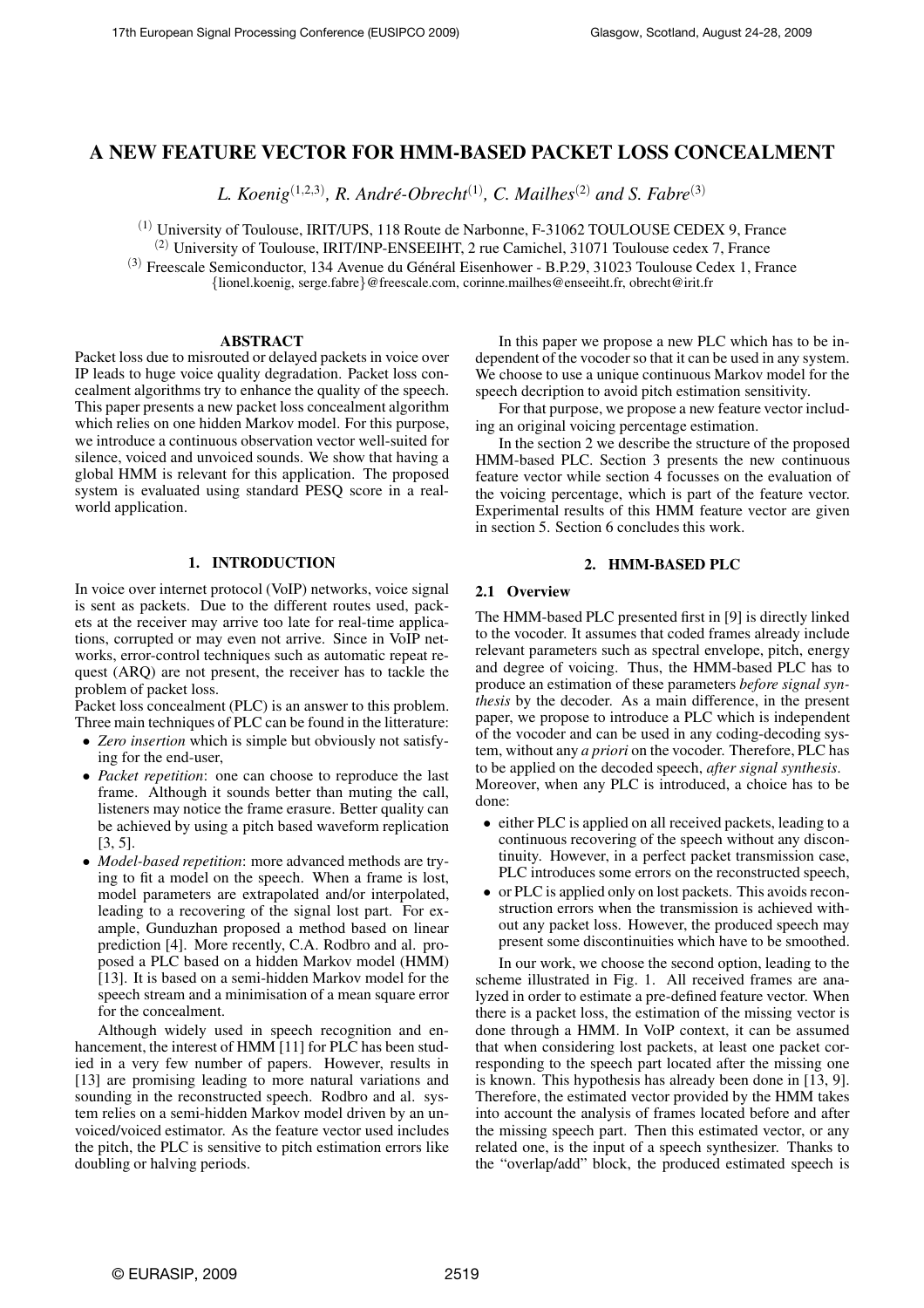smoothed in order to reduce discontinuities.



Figure 1: HMM-based PLC architecture

# **2.2 HMM estimation**

For each received frame at time  $t$ , a feature vector  $\phi_t$  is computed. This feature vector is composed of relevant parameters which will be detailed in the next section. When some packet loss occurs, let us note *L* the number of missing packets and  $J \geq 1$  the number of received packets corresponding to speech part located after the missing part. Then, the missing feature vectors  $\phi_{t+k}$ ,  $k = 0, ..., L-1$  are estimated, like in [13]

$$
\hat{\phi}_{t+k} = \sum_{n=1}^{P} w_n \mu_n \tag{1}
$$

where *P* is the number of HMM states,  $\mu_n$  the mean of the  $n^{\text{th}}$ HMM state, and the weight  $w_n$  is the following conditional probability:

$$
w_n = \Pr\left(s_{t+k} = n | \phi_1^{t-1}, \phi_{t+L}^{t+L+J-1}\right) \tag{2}
$$

with  $s_{t+k}$  denoting the random variable representing the state at time  $t + k$  and  $\phi_i^j$  the known feature vector from time *i* to time *j*.

## **3. FEATURE VECTOR**

In order to avoid discontinuities in the reconstructed speech, the proposed HMM has to be independent of any binary voiced / unvoiced consideration. Therefore, the feature vector proposed should provide a continuous description of the speech signal. Thus we choose a signal representation including the following characteristics:

• A power indicator: the power of the  $t^{\text{th}}$  frame  $P_t$  is computed relatively to the mean variance of the previous frames:

$$
P_t = \frac{e_t}{\frac{1}{t} \sum_{j=1}^t e_j} \tag{3}
$$

with  $e_t = \sum_{i=1}^{W} x_i(i)^2$  the energy of the current frame, *W* the frame size and  $x_t(i)$  the *i*<sup>th</sup> sample of the frame number *t*.

• A spectrum description: we describe speech spectral information by 10 Linear Predictive Cepstral Coefficients (LPCC) found by fitting a tenth-order auto-regressive (AR) model to the received speech frames.

• A voicing metric: even if we choose to not distinguish voiced from unvoiced frames, the feature vector has to include some information about the voicing nature of the frame. This voicing indicator has to be "continuous" and not binary to maintain the continuity of the HMM. Therefore, we propose to introduce a parameter defined as the voicing percentage. The next section gives a description and a validation of this new parameter.

# **4. VOICING PERCENTAGE**

### **4.1 Definition**

Voicing percentage  $v_{\%}$  is defined as the ratio between the "voicing power" and the overall power of the analyzed speech frame. Voicing power is estimated as the power of the signal frame minus the power of its noise part. To evaluate the spectral part of the noise in the power spectrum density (PSD), we propose to estimate the basis line of the PSD *S*(*f*) using a one dimension median filter applied directly on the PSD. The integral of this quantity leads to an estimation of the noise power. The voicing percentage is thus defined as

$$
v_{\%} = \frac{\int_0^{0.5} \left( S(\tilde{f}) - \text{median}[S](\tilde{f}) \right) \mathrm{d}\tilde{f}}{\int_0^{0.5} S(\tilde{f}) \mathrm{d}\tilde{f}} \tag{4}
$$

where median[*S*]( $\tilde{f}$ ) denotes the output of a median filter applied to the PSD. Figure 2 illustrates this voicing percentage computation on a voiced frame (a) and an unvoiced one (b). The solid line represents the output of the median filter, while the integral of the solid part of the PSD minus the hatching part corresponds to the numerator of (4). Figure 3 sums up the voicing percentage algorithm.

#### **4.2 Voicing percentage evaluation**

To measure the impact of the voicing percentage on hidden Markov processes, we study it in a classical speech recognition system, more precisely in an acoustic-phonetic decoder. The idea is to see if the introduction of such a parameter in the system will bring or not an improvement of performances.

### *4.2.1 Baseline decoder*

In a first step, a reference acoustic decoder is implemented. This baseline decoder is based on the classical HMM framework. As we use the French corpus BREF80 [7], 35 phones are defined as in [2]. Each phone is modelled with a 3-state-HMM and the observation statistics is assumed to be a Gaussian Mixture Model with thirty-two components. For training, an automatic labelling of the corpus is used [8]. Train and test corpus are described in table 1. Note that no phonetic grammar is introduced.

The HMM uses a 26 component feature vector which includes 12 linear predictive cepstral coefficients, energy and their first order derivative (deltas) like in [12]. A cepstral substraction is performed.

Performances of this decoder which will be related to as a reference one (see table 2) are similar to state of art ones [2].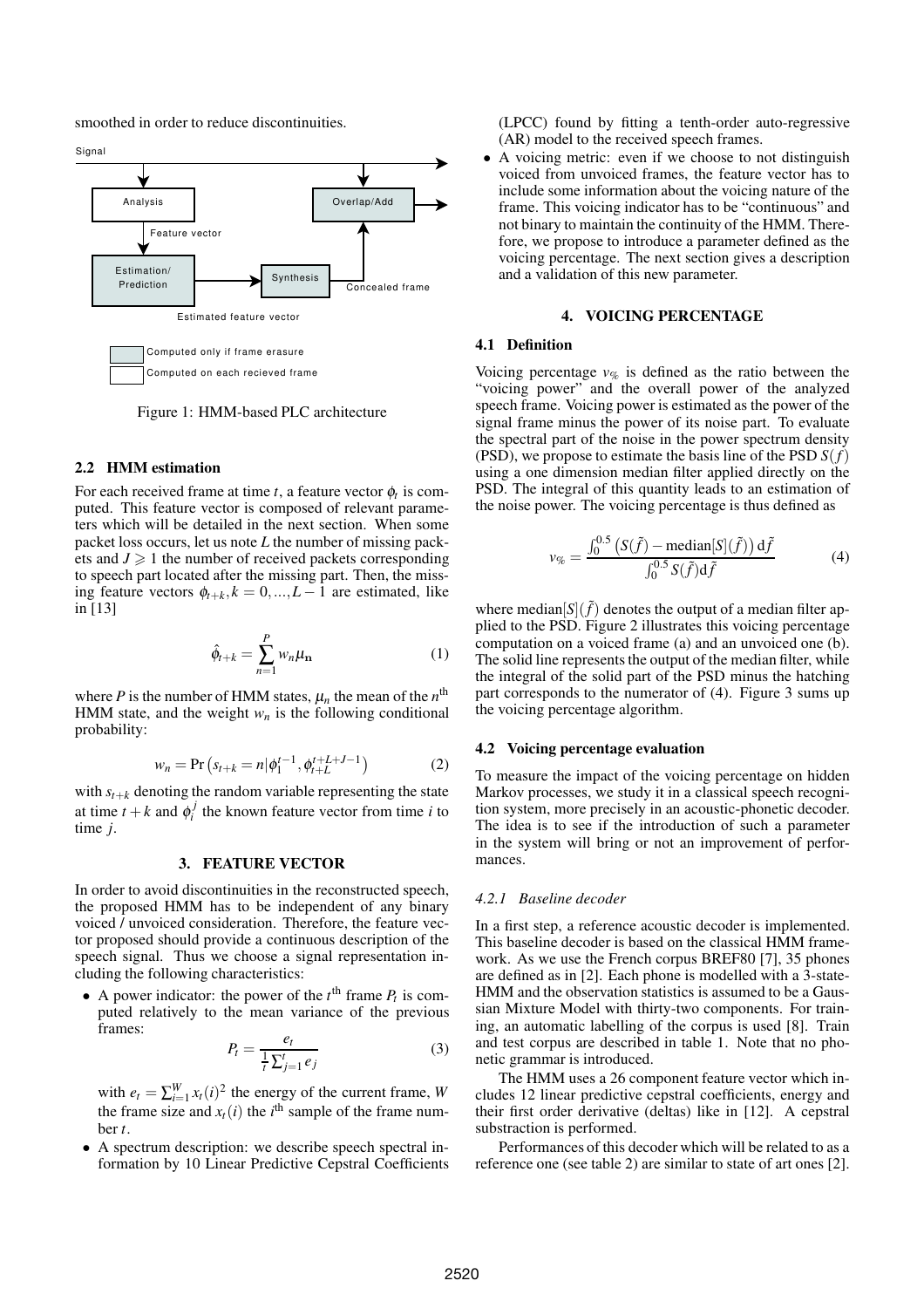

Figure 2: Examples of voicing percentage estimation

| Part        | <b>Subpart</b> | Length   |
|-------------|----------------|----------|
| Train       | male           | 4:33:12  |
|             | female         | 5:41:45  |
|             | total          | 10:14:57 |
| <b>Test</b> | male           | 0:27:46  |
|             | female         | 0:29:58  |
|             | total          | 0:57:44  |

Table 1: BREF80 Corpus

# *4.2.2 Impact of the voicing percentage*

In a second step, in order to assess the interest of the voicing percentage defined in (4) in a HMM system, it has been added to the feature vector of the above implemented acoustic-phonetic decoder. Thus the feature vector includes now linear predictive cepstral coefficients with cepstral substraction, energy, deltas and *voicing percentage*.

The learning process is similar to the one of the baseline system.

Introducing the voicing percentage into the feature vector increases the performances of the phonetic recognition: the



Figure 3: Voicing percentage algorithm

accuracy is about 60.4% while the phone correct rate (PCR) is around 68.4%. These results show the compatibility between non-homogeneous observations and reinforce the use of the voicing percentage in an hidden Markov model.

| Model                                          | Accuracy  | <b>PCR</b> |
|------------------------------------------------|-----------|------------|
| Baseline decoder<br>LPCEPSTRA_E_D_Z            | 59.92%    | 67.92%     |
| Proposed decoder<br>LPCEPSTRA_E_D_Z + $V_{\%}$ | $60.39\%$ | 68.42%     |

Table 2: Phonetic speech recognition rates

### **5. EVALUATION - RESULTS**

In order to evaluate the interest of the proposed HMM-based predictor as a PLC, two approaches are used.

First, a comparison between the real feature vectors  $\phi_{t+k}$ ,  $k = 0, ..., L-1$  and their corresponding prediction  $\hat{\phi}_{t+k}$ is presented. This comparison is made in terms of euclidian distance which is known to be relevant for LPCC [12].

Second, since the final product of a PLC is to reconstruct speech when packets are missing, one has to evaluate the quality of the reconstructed speech when using such a predictor.

For these two approaches, speech signals are extracted from OGI Multilingual Telephonic Speech (OGI MLTS) corpus [10]. Each packet represents 10*ms* of speech signal sampled at  $8kHz$ . Random loss of *L* packets ( $L \le 10$ ) is performed. Due to VoIP architecture,  $t - 1$  packets before the missing part and *J* packets after the missing part are assumed to be available. The proposed HMM uses 256 states with one probability density function per state. It was initialized and trained on the English part OGI Multilingual Telephonic Speech corpus using the HTK toolbox.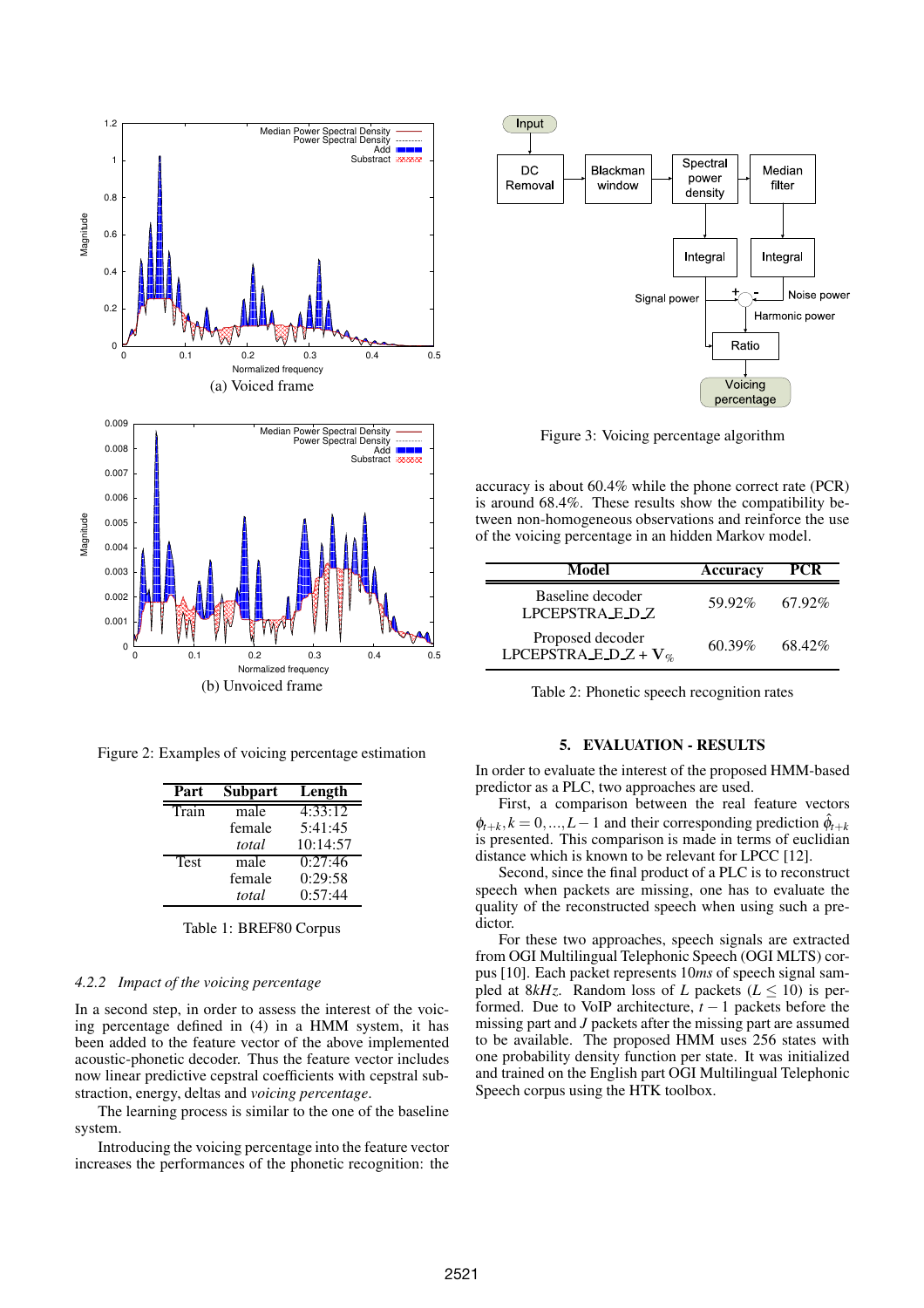

In this case  $L = 4$  and  $J = 3$ . In dotted line 'x' markers the parameter without loss and in solid line 'o' markers, the *estimated parameter in case of packet loss*

Figure 4: Estimated vector in a case of a frame loss

# **5.1 Prediction evaluation**

In case of packet loss, the feature vector is predicted using equation (1). Figure 4 presents the evolution of both real vector components (dotted line with o) and their corresponding prediction (solid line with x). During this packet loss, the euclidian distance on LPCC varies from 0.79 to 5.61 which corresponds to acceptable values.

However, it is more valuable to measure directly the quality of the reconstructed speech rather than any distance on any predicted parameter vector. Therefore, in a second step, we introduce a speech synthesizer in order to evaluate speech quality during packet loss.

### **5.2 Implementation - Speech synthesizer**

To assess the quality of the estimated vector, our estimator is coupled with a simple speech synthesizer. The idea here is not to focus on a synthesizer problem but rather to use a wellknown classical speech synthesizer [4]. Since the estimated vector  $\hat{\phi}_{t+k}$  is based on linear prediction, the use of a linear predictive synthesizer is well-suited. Therefore, the synthesizer used to evaluate speech quality in our study is based on AR coefficients and is presented in Fig. 5.

A 10th order linear filter is matched to the last received frame and used to extract the linear predictive residual signal from the previous frame. This signal is periodized using the pitch of the previous frame. This periodic excitation signal is then filtered through a synthesis filter using the estimated vector produced by the HMM-based estimator as coefficients.

The evaluation of the quality of estimated speech is done with the Perceptual Evaluation of Speech Quality (PESQ) [6] indicator. Table 3 shows PESQ score of the proposed algorithm compared to the PESQ scores obtained with silence insertion PLC or with frame periodization (G711). Losses are generated using a Bellcore model [14, 1] developped by the International Union of Telecommunication.



Figure 5: Synthesizer architecture

| <b>Corpus</b>   | Loss rate | <b>Silence</b><br>insertion | G711<br>Appendix 1 | <b>HMM</b> |
|-----------------|-----------|-----------------------------|--------------------|------------|
| <b>OGI MLTS</b> | $1\%$     | 3.84                        | 4.07               | 3.87       |
|                 | $5\%$     | 2.86                        | 3.38               | 2.91       |
|                 | 10 $%$    | 2.24                        | 2.92               | 2.30       |

Table 3: PESQ Score

In a loss rate context of 1 to 10%, which corresponds to classical values, the proposed PLC leads to a quality between the silence insertion and G711. However these results are promising since such a HMM-based PLC provides feature vectors of interest which is not the case of the two other considered PLC. These vectors can be used for other simultaneous applications such as speech recognition.